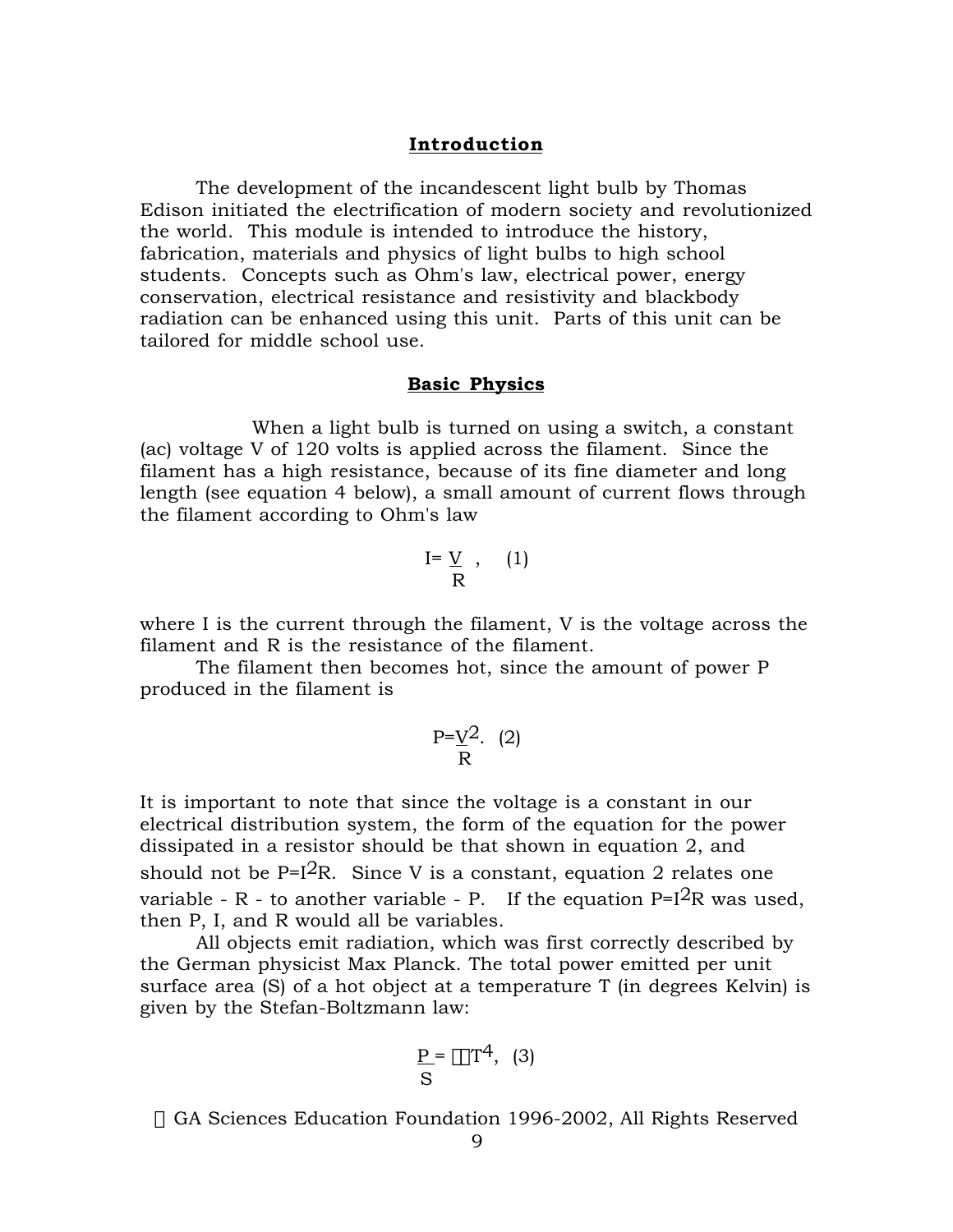where the constant  $\sigma$ , called the Stefan-Boltzmann constant, has the value 5.67 x 10<sup>-12</sup> W/(cm<sup>2</sup>-K<sup>4</sup>). The emissivity of the material  $\varepsilon$  is a material dependent quantity that can be looked up in a handbook. For tungsten, the value of  $\varepsilon$  is about 0.3. Note that the symbol  $\sigma$  is also used to represent the electrical conductivity of a material, so that care must be taken in its use so that confusion does not result.

Now for a long cylindrical filament of radius r and length L, the cross sectional area A is  $\pi r^2$  and the surface area S is  $2\pi rL$  (ignoring end effects). Recall that the electrical resistance R of material is given by

$$
R = \mathop{\underline{\rho L}}_{A} , \ \ (4)
$$

where  $\rho$  is the electrical resistivity of the material. For tungsten at room temperature, the value of  $\rho$  is 5.7 x 10<sup>-6</sup> ohm-cm.

The final equation that will be used in this unit is the equivalent resistance of 2 resistors in parallel or series. For 2 resistors of resistance  $R_1$  and  $R_2$ , the equivalent resistance of their parallel combination  $R_{\rm p}$  is

$$
\begin{array}{lll}\n1 = 1 + 1 & \text{or} & \text{RP} = (\underline{R_1 \times R_2}) . \quad (5) \\
\text{R}_p & \text{R}_1 & \text{R}_2 & (\text{R}_1 + \text{R}_2)\n\end{array}
$$

For 2 resistors in series, the equivalent resistance of the series combination  $R_s$  is

$$
R_S = R_1 + R_2 \cdot (6)
$$

Equations 1- 6 form the basis for the all of the calculations performed in this unit.